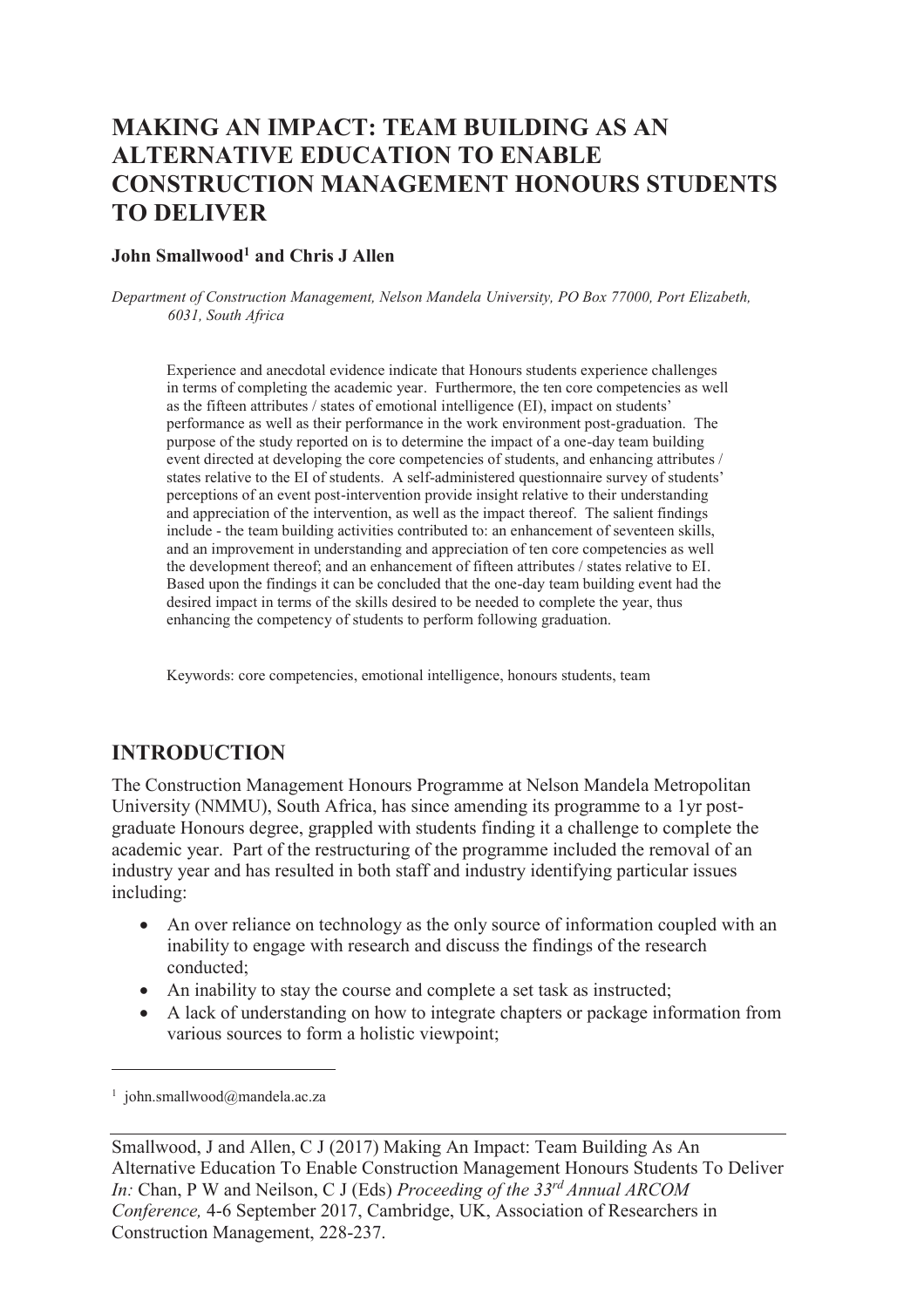- Students have an inability to articulate their thoughts, communicate amongst themselves or with their lecturers / employers;
- They lack site experience and participation in team based activities.

Given the aforementioned, it was decided that a practical intervention needed to be introduced into the Honours programme that could address shortcomings and provide an alternative learning environment within which students where challenged to resolve situations using the combined skill sets and cognitive abilities of their team (class) mates. The mechanism chosen was based on a pre-existing 'Amazing Race' type team building intervention located in close proximity to the university campus, with the expressed intent being to enhance student's competencies thereby improving their ability to complete the year at the first attempt. A study was conducted to determine whether the activities involved in the event contributed to an improvement in participants' understanding and appreciation of ten core competencies; enhanced seventeen skills; developed the ten core competencies, and enhanced fifteen states / attributes relative to emotional intelligence.

# **THE LITERATURE**

#### **Competency and Emotional Intelligence**

In Techonomics (2007), H Lee Martin makes reference to the cycle of learning (Figure 1) which is broad concept aligned with acquiring a new skill. Before students attend university they are ignorant with respect to what construction management entails only becoming aware through immersive interventions during their academic years. They are hungry for knowledge but due to a number of structural failures in the current undergraduate programme, they are not sufficiently exposed to the management of resources within defined parameters, along with the requisite technical expertise (Smallwood, 2007) and therefore do not completely master the skill sets required to enter post-graduate study. This leaves them ill equipped when starting the process afresh in the honours year, incompetent with respect to the more onerous requirements of a research treatise and the complexities of balancing the continuous workload associated with it alongside there more traditional theoretical classes.



#### *Figure 1: The cycle of learning (Techonomics, 2007)*

Competency embodies the capacity to transfer skills and abilities from one area to another 'as competencies are the characteristics of managers that lead to the demonstration of skills and abilities' (Smallwood and Emuze, 2011). An inability to sufficiently master these competencies whilst within the higher education domain through vacation work or practical skills learning leaves the student ill prepared when they do finally graduate. As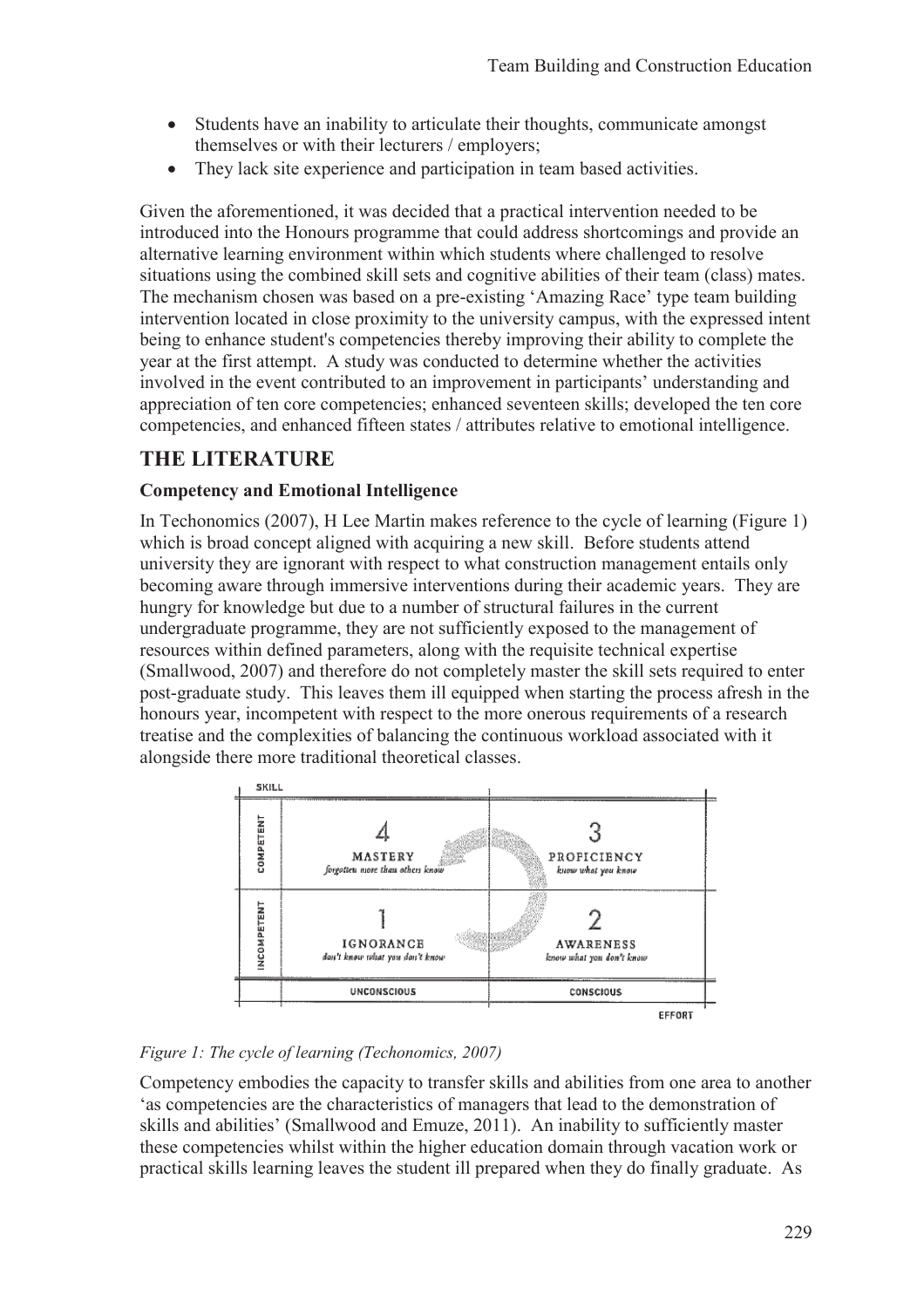Jackson (2015) notes, 'it is important to be refining, developing and practicing your skills, not simply starting to learn them'. This has been borne out by feedback received through industry liaison bodies, such as the Master Builders Association, whose members have highlighted that students do not come with the competency required of a construction manager and that many lack any affinity to a project environment when commencing employment.

Farrow (2016) also addressed this and highlighted that students are not having "significant learning experiences" because their needs do not match the typical authoritarian, fact-based environment of the traditional college classroom. Furthermore, traditional approaches to management education fail to consider "that practitioners deal with ill-defined, unique, emotive and complex issues" (Cunliffe, 1999) that require a different set of skills to that taught.

Songer and Walker (2004) describe Emotional Intelligence (EI) as an "individual's ability to identify emotions in oneself and others and to exhibit appropriate responses to environmental stimuli". Complex projects place additional emphasis on PMs' needs for EI, because of the unique characteristics such as 'complexity of personnel, multiplicity of goals, strong uncertainty of activities and difficulty in coordinating stakeholders' (Fan, 2013) mean there is a 'strong positive correlation between PM's EI and project performance' (Fan, 2013). As the role of the CM within project teams has an even greater influence on the delivery of the project to achieve a positive outcome, these 'attributes / states of emotional intelligence' all contribute to optimizing (best possible) performance.' (Smallwood *et al*., 2013)

Sunindijo and Hadikusumo (2005) have also identified that "Project Managers with a higher score of EI tend to use more open communication, a key factor in organizational success' as 'emotional self-awareness, self-control, empathy, organizational awareness, cultural understanding and communication' open the possibility of getting the best out of people. This therefore further emphasises the need 'to be placed on developing the emotional intelligence of construction managers, commencing during tertiary education'. (Smallwood *et al.*, 2013)

Furthermore, as Smallwood *et al*., noted in Emotional Quotient and Managing Construction Projects (2013), the ten core competencies that fall within the categories of self-concept, traits, and motives, as well as the fifteen attributes / states of emotional intelligence (EI), impact on students' performance as well as their performance in the work environment post-graduation. Chinowsky and Brown (2004) also pointed out that students with inadequately developed EI will lack problem solving capabilities as well as other professional attributes such as leadership, communication skills, creativity and an understanding of the external variables impacting upon their business.

Smallwood (2007) 'indicates that supervision, communication, motivation and leadership are the top ranked skills required for practicing construction management'. Competent graduates are in high demand due to an increasing need to deliver services and upgrade infrastructure within the Republic as well as on the rest of the African continent. Therefore, tertiary construction management education programs and training must develop such core competencies (Smallwood and Emuze, 2011) as the employers expect students to hit the ground running when they enter the jobs market.

In addition, the 2008 Confederation of British Industry (CBI) report revealed that board executives (86%) overwhelmingly rank positive attitude and employability skills at the top of their demands. The employability skills include: Self-management - a readiness to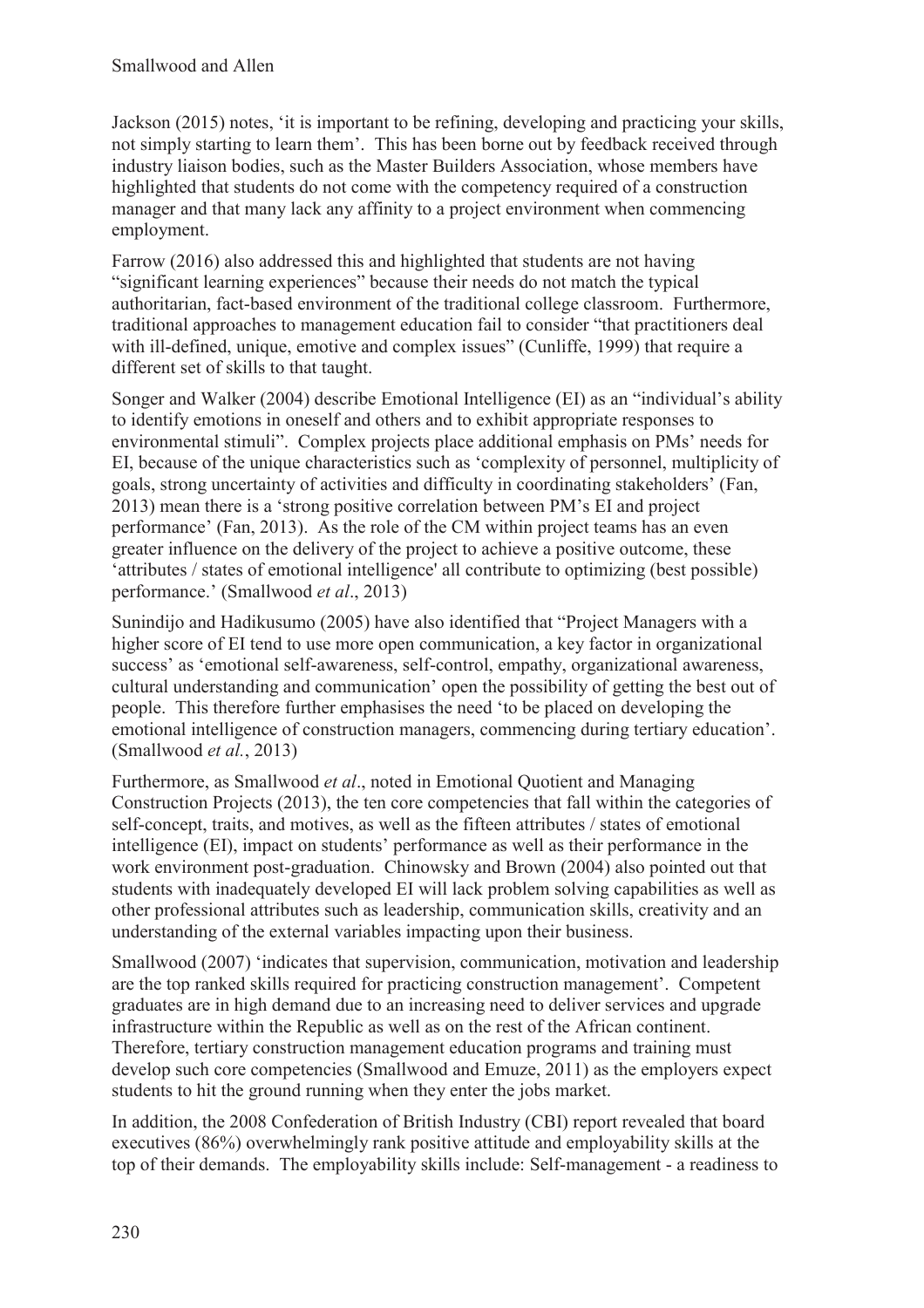accept responsibility and improve performance, flexibility, and time management; Team working - respecting others, co-operating, persuading, and contributing to discussions, and; Problem solving - analysing facts, issues, and applying creative thinking to develop appropriate solutions.

#### **Alternatives to Traditional Learning Competency**

Mo *et al.*, (2007) emphasise that skills include an ability to think across disciplines; team working; and social and environmental awareness. The traditional education model is not providing students with these core skills and learning this in the traditional class room environment is challenging due in part to the gates placed within the structure of university's by administrators so that cross disciplinary, practice based learning only happens infrequently and is mostly coerced. The use of practical workshops is challenged by class size and the limitations of the transport infrastructure, detrimentally impacting the majority of students. "93% of all construction management students surveyed indicated their preference for visual learning while 72% preferred active learning" (Farrow, 2016)

Team based discovery learning is seen as one of the most effective ways in promoting students' learning. (Arifani, 2016) The problem-based learning (PBL) approach involves the learner, reflecting on their experiences, and engaging in self-directed inquiry". (Hmelo-Silver *et al*., 2007) PBL can thus provide a platform within which "students learn content, strategies, and self-directed learning skills through collaboratively solving problems". As project managers usually face problems on projects that 'require them to react to unexpected events and cope with "uncertainty" scenarios' (Zwikael and Gonen, 2007), problem solving, stress tolerance and the ability to forge strong interpersonal relationships to resolve those uncertainty's as quickly as possible become key attributes companies will look for in graduates. These are the very aspects that are lacking in many of the honours cohort and thus teaching 'critical reflexive analysis or the ability to problemize assumptions and generate different perspectives' (Cunliffe, 1999) become core competencies that are observed in a 'field' rather than classroom environment.

This is further supported by the notion that "learning the concepts and theories of a discipline is best situated in the context of the practices of that discipline" and is 'supported by current theories of learning' (Hmelo-Silver *et al.*, 2007). Games may contribute to project management training in organizations and the academy, as they give some practical experience to the participants. (Zwikael and Gonen, 2007) In the context of Higher Education, students have the ability to "transition from visualising and listening and actually attempt to 'do' what they are being taught" (Jackson, 2015) whilst 'teambased discovery learning' is 'very effective' in improving students' ability to 'formulate research topics, develop a draft research proposal, and write a comprehensive research proposal.' (Arifani, 2016)

### **RESEARCH**

The 'Amazing Race' event entailed the completion of six activities, an introductory hoop raising exercise followed by the need for teams to complete a high wire zip line course, negotiate an obstacle course, assemble a puzzle without a reference image, target shooting, and ejecting a plastic ball from a tube filled with water. Each of the activities was led by the resorts' events' team leaders and entailed one or more of the following: strategising; planning; evolving of tactics, and taking of action. Furthermore, completion of the activities required certain skills, whilst core competencies play a role in the completion of such activities, so too the fifteen attributes / states of emotional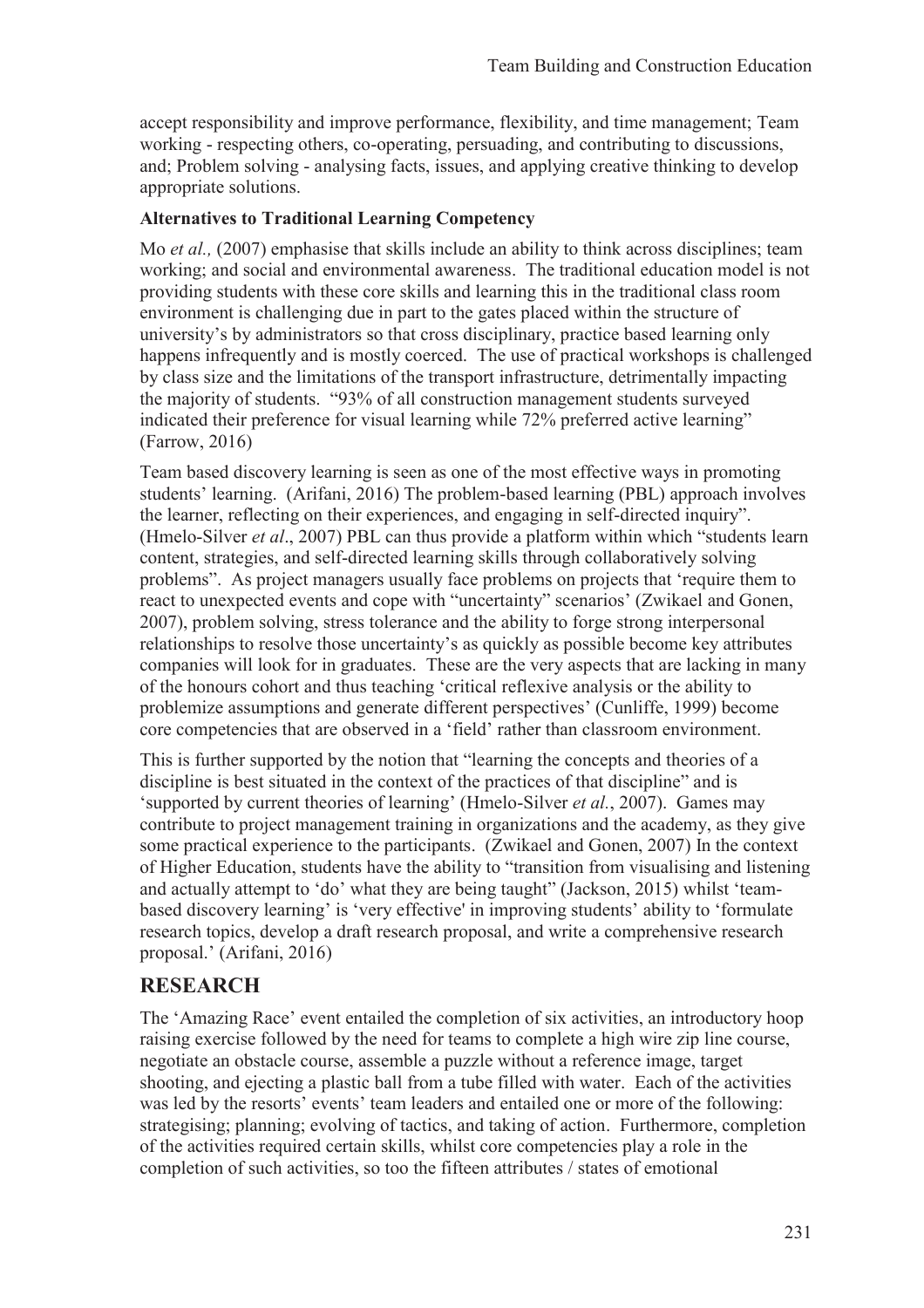intelligence. 19 Students attended the team building event, and were requested to complete a self-administered questionnaire within a few days of the event, with a 100% return experienced, in itself a result based on prior submissions experience. The questionnaire consisted of thirteen questions, twelve of which were closed ended, and either a five-point or six-point Likert scale type question. This papers focus is on the findings relative to four of the questions. A measure of central tendency in the form of a mean score (MS) between 1.00 and 5.00 (five-point), and 0.00 and 5.00 (six-point) was computed based upon the percentage responses to the points on the respective scales to enable interpretation of the responses and to rank variables where necessary.

Table 1 indicates the extent to which the team building activities enhanced seventeen skills in terms of percentage responses to a scale of 1 (minor) to 5 (major), an additional point did not, and MSs.

| Skill                  | U   | Did |     | MS             | Rank |                |      |      |                |
|------------------------|-----|-----|-----|----------------|------|----------------|------|------|----------------|
|                        |     | not | 1   | $\overline{2}$ | 3    | $\overline{4}$ | 5    |      |                |
| Team building          | 0.0 | 0.0 | 0.0 | 0.0            | 0.0  | 10.5           | 89.5 | 4.89 | $\mathbf{1}$   |
| Communicating - oral   | 0.0 | 0.0 | 0.0 | 5.3            | 0.0  | 31.6           | 63.2 | 4.53 | $\overline{2}$ |
| Decision making        | 0.0 | 0.0 | 0.0 | 0.0            | 10.5 | 31.6           | 57.9 | 4.47 | 3              |
| Leadership             | 0.0 | 0.0 | 0.0 | 0.0            | 0.0  | 52.6           | 47.4 | 4.47 | 4              |
| Planning               | 0.0 | 0.0 | 0.0 | 5.3            | 5.3  | 26.3           | 63.2 | 4.47 | 5              |
| Motivating             | 0.0 | 0.0 | 0.0 | 5.3            | 10.5 | 21.1           | 63.2 | 4.42 | 6              |
| Coordinating           | 0.0 | 0.0 | 0.0 | 0.0            | 5.3  | 47.4           | 47.4 | 4.42 | 7              |
| Leading                | 0.0 | 0.0 | 0.0 | 5.3            | 5.3  | 36.8           | 52.6 | 4.37 | 8              |
| Organising             | 0.0 | 0.0 | 0.0 | 5.3            | 5.3  | 42.1           | 47.4 | 4.32 | 9              |
| Controlling            | 0.0 | 0.0 | 0.0 | 0.0            | 15.8 | 36.8           | 47.4 | 4.32 | 10             |
| Interpersonal          | 0.0 | 0.0 | 0.0 | 0.0            | 10.5 | 52.6           | 36.8 | 4.26 | 11             |
| Supervisory            | 0.0 | 0.0 | 0.0 | 5.3            | 10.5 | 52.6           | 31.6 | 4.11 | 12             |
| Negotiating            | 0.0 | 0.0 | 0.0 | 10.5           | 31.6 | 15.8           | 42.1 | 3.89 | 13             |
| Initiating             | 5.3 | 0.0 | 0.0 | 10.5           | 15.8 | 26.3           | 42.1 | 3.84 | 14             |
| Procedures development | 5.3 | 0.0 | 0.0 | 15.8           | 5.3  | 36.8           | 36.8 | 3.79 | 15             |
| Technical              | 0.0 | 0.0 | 0.0 | 5.6            | 27.8 | 50.0           | 16.7 | 3.78 | 16             |
| Persuading             | 5.3 | 0.0 | 5.3 | 10.5           | 5.3  | 52.6           | 21.1 | 3.58 | 17             |

*Table 1: Extent to which the team building activities enhanced participants' skills*

Given that there are effectively six points on the scale, the MSs are between 0.00 and 5.00, the midpoint being 2.50. It is notable that all the MSs are > 2.50, which indicates that in general the team building activities contributed more of a major than a minor extent to an enhancement in participants' skills.

11 / 15  $(64.7\%)$  MSs > 4.17 < 5.00, indicates the extent to which the team building activities enhanced the related skills between a near major extent to a major extent / major extent. Team building, the primary objective of the event, predominates and is ranked first. Communicating orally, the number one operational level construction management skill and major challenge identified amongst the cohort, ranked second, followed by decision making, leadership and planning. It is notable that the five functions of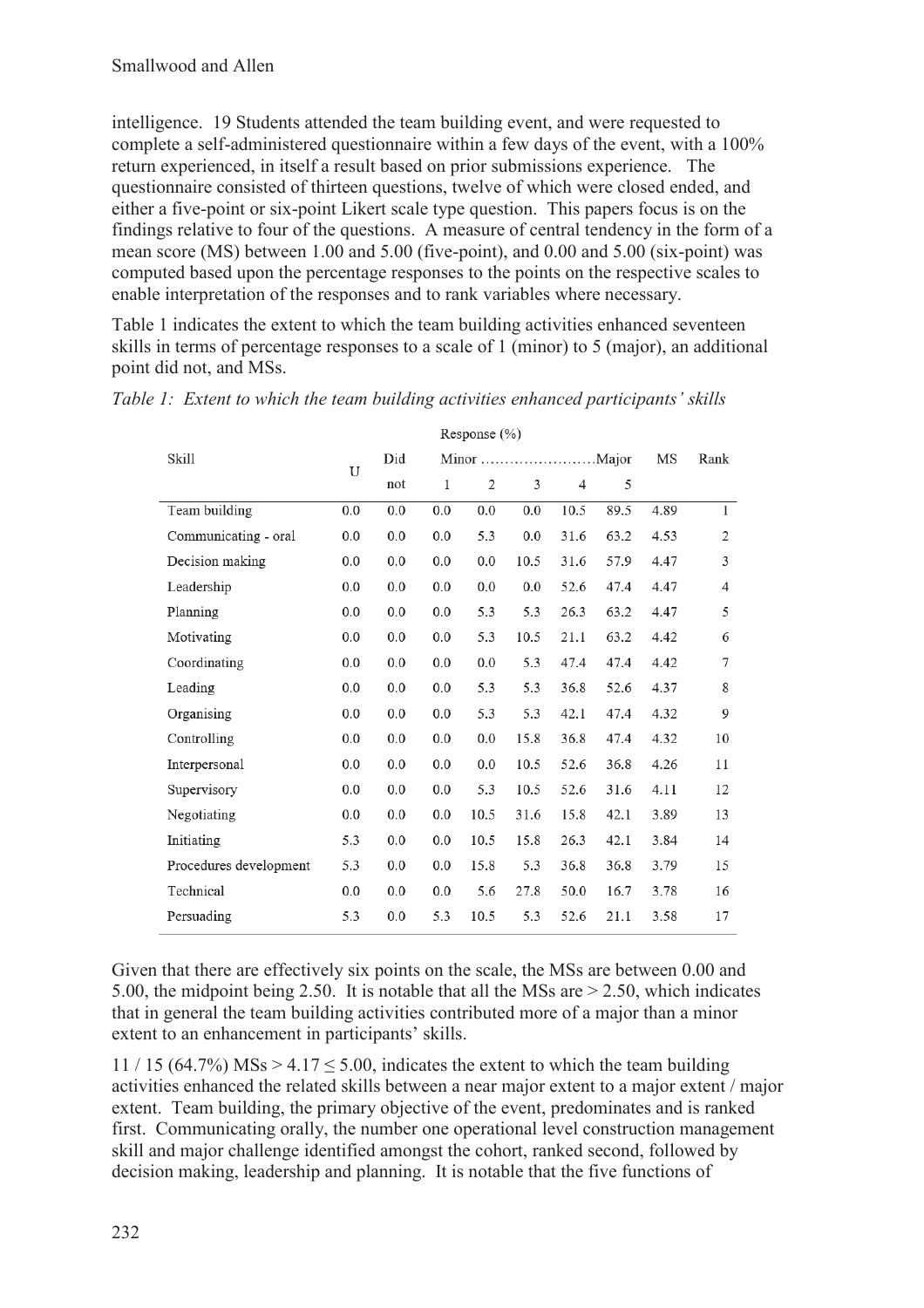management work, namely planning, organising, leading, controlling, and coordinating are in the upper range. Table 2 indicates the extent to which the team building activities contributed to an improvement in participants' understanding and appreciation of ten core competencies.

|                                       |     |     |     | Response $(\% )$ |      |                |      |      |                |                 |
|---------------------------------------|-----|-----|-----|------------------|------|----------------|------|------|----------------|-----------------|
| Core competency                       | U   | Did |     |                  |      |                |      | MS   |                |                 |
|                                       |     | not | 1   | 2                | 3    | $\overline{4}$ | 5    |      | within<br>Rank | overall<br>Rank |
| Self-concept:                         |     |     |     |                  |      |                |      | 3.76 |                |                 |
| Attitude                              | 0.0 | 5.3 | 0.0 | 0.0              | 26.3 | 21.1           | 47.4 | 4.00 | 1              | 6               |
| Values                                | 0.0 | 0.0 | 5.3 | 0.0              | 26.3 | 47.4           | 21.1 | 3.79 | 2              | 7               |
| Self-image                            | 0.0 | 0.0 | 0.0 | 15.8             | 26.3 | 21.1           | 36.8 | 3.79 | 3              | 9               |
| Aptitude                              | 5.3 | 0.0 | 0.0 | 5.3              | 31.6 | 47.4           | 10.5 | 3.47 | 4              | 10              |
| Traits:                               |     |     |     |                  |      |                |      | 4.19 |                |                 |
| Team player                           | 0.0 | 0.0 | 0.0 | 0.0              | 5.3  | 31.6           | 63.2 | 4.58 | 1              | 2               |
| Self-confidence                       | 0.0 | 0.0 | 0.0 | 5.3              | 10.5 | 42.1           | 42.1 | 4.21 | $\overline{2}$ | $\overline{4}$  |
| Handle ambiguity                      | 5.3 | 0.0 | 0.0 | 10.5             | 5.3  | 52.6           | 26.3 | 3.79 | 3              | 8               |
| Motives:                              |     |     |     |                  |      |                |      | 4.42 |                |                 |
| Preservation of team<br>integrity     | 0.0 | 0.0 | 0.0 | 0.0              | 5.3  | 26.3           | 68.4 | 4.63 | 1              | 1               |
| Focus on success                      | 0.0 | 0.0 | 0.0 | 0.0              | 5.3  | 42.1           | 52.6 | 4.47 | $\overline{2}$ | 3               |
| Preservation of personal<br>integrity | 0.0 | 0.0 | 0.0 | 5.3              | 10.5 | 47.4           | 36.8 | 4.16 | 3              | 5               |

*Table 2: Extent to which the team building activities contributed to an improvement in participants' understanding and appreciation of ten core competencies*

Mean MSs based upon the MSs of the three sub-categories of core competencies are also presented. Given that there are effectively six points on the scale, the MSs are between 0.00 and 5.00, the midpoint being 2.50. It is notable that all the MSs are  $> 2.50$ , which indicates that in general the team building activities contributed more of a major than a minor extent to an improvement in participants' understanding and appreciation of the ten core competencies. However, a review of the MSs in terms of ranges provides a more detailed perspective.

Two traits, namely team player, and self-confidence, and two motives, namely preservation of team integrity, and focus on success fell within the range of  $> 4.17 \le 5.00$ . Preservation of personal integrity (MS = 4.16) is just below the lower end of the range. The other  $6/10$ (60%) MSs are  $> 3.34 \le 4.17$ , which indicates the contribution can be deemed to be to a near major contribution / near major contribution: one motive, namely preservation of personal integrity, one trait, namely handle ambiguity, and four self-concept, namely attitude, values, self-image, and aptitude. In terms of categories of core competencies, motives (MS = 4.42) is ranked first followed by traits (MS = 4.19), and self-concept (3.76).

Table 3 indicates the extent to which the team building activities contributed to the development of participants' core competencies in terms of percentage responses to a scale of 1 (minor) to 5 (major), an additional point 'did not', and MSs. Mean MSs based upon the MSs of the three sub-categories of core competencies are also presented. It is notable that all the MSs are  $> 2.50$ , which indicates that in general the team building activities contributed more of a major than a minor extent to the development of participants' core competencies.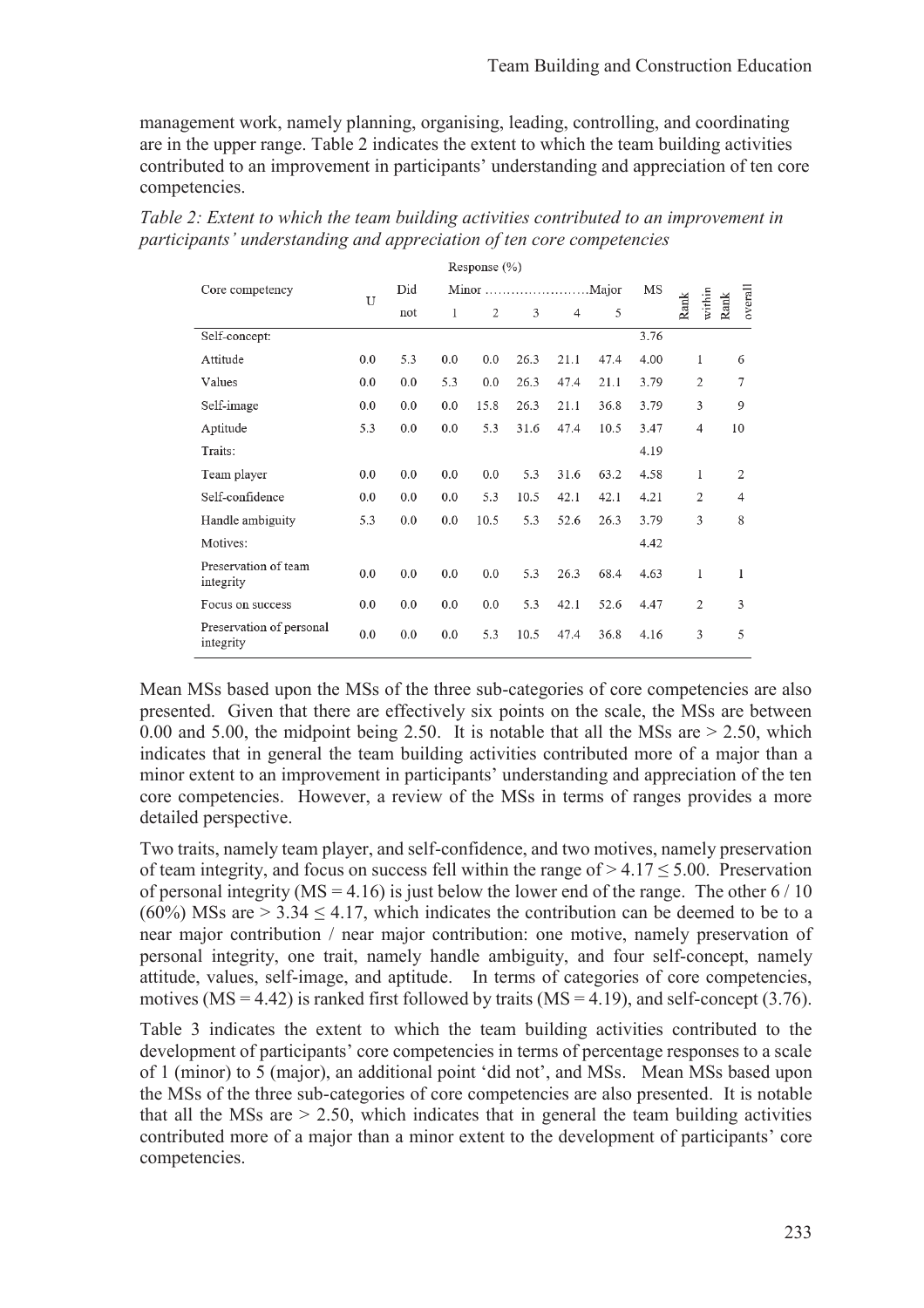| Response $(\% )$                      |     |     |     |     |      |                |      |      |                |                |                |
|---------------------------------------|-----|-----|-----|-----|------|----------------|------|------|----------------|----------------|----------------|
| Core competency                       | U   | Did |     |     |      |                |      | MS   |                |                |                |
|                                       |     | not | 1   | 2   | 3    | $\overline{4}$ | 5    |      | Rank           | within<br>Rank | overall        |
| Self-concept:                         |     |     |     |     |      |                |      | 3.92 |                |                |                |
| Attitude                              | 0.0 | 0.0 | 5.3 | 0.0 | 10.5 | 31.6           | 52.6 | 4.26 | 1              |                | 5              |
| Aptitude                              | 0.0 | 5.3 | 0.0 | 0.0 | 21.1 | 36.8           | 36.8 | 3.95 | $\overline{2}$ |                | 8              |
| Values                                | 5.3 | 5.3 | 0.0 | 0.0 | 15.8 | 42.1           | 31.6 | 3.74 | 3              |                | 9              |
| Self-image                            | 5.3 | 5.3 | 0.0 | 0.0 | 26.3 | 21.1           | 42.1 | 3.74 | 4              |                | 10             |
| Traits:                               |     |     |     |     |      |                |      | 4.19 |                |                |                |
| Team player                           | 0.0 | 0.0 | 0.0 | 0.0 | 5.3  | 42.1           | 52.6 | 4.47 |                | 1              | $\overline{2}$ |
| Self-confidence                       | 0.0 | 0.0 | 5.3 | 0.0 | 10.5 | 42.1           | 42.1 | 4.16 | $\overline{c}$ |                | 6              |
| Handle ambiguity                      | 5.3 | 0.0 | 0.0 | 5.3 | 10.5 | 42.1           | 36.8 | 3.95 |                | 3              | 7              |
| Motives:                              |     |     |     |     |      |                |      | 4.45 |                |                |                |
| Preservation of team<br>integrity     | 0.0 | 0.0 | 0.0 | 0.0 | 0.0  | 36.8           | 63.2 | 4.63 | 1              |                | 1              |
| Focus on success                      | 0.0 | 0.0 | 0.0 | 5.3 | 5.3  | 26.3           | 63.2 | 4.47 | $\overline{2}$ |                | 3              |
| Preservation of personal<br>integrity | 0.0 | 0.0 | 0.0 | 0.0 | 10.5 | 52.6           | 36.8 | 4.26 | 3              |                | 4              |

*Table 3: Extent to which the team building activities contributed to the development of participants' core competencies*

 $6/10$  (60%) MSs > 4.17  $\leq$  5.00, which indicates that the contribution can be deemed to be between a near major extent to a major extent / major extent: one self-concept, namely aptitude; two traits, namely team player, and self-confidence, and all three motives, namely preservation of team integrity, focus on success, and preservation of personal integrity.

The other  $4/10$  (40%) MSs are  $> 3.34 \le 4.17$ , which indicates the contribution can be deemed to be between a contribution to a near major contribution / near major contribution: three self-concept, namely aptitude, values, and self-image, and one trait, namely handle ambiguity.

In terms of categories of core competencies, motives  $(MS = 4.45)$  is ranked first followed by traits ( $MS = 4.19$ ), and self-concept (3.92). This ranking follows the ranking relative to the extent to which the team building activities contributed to an improvement in participants' understanding and appreciation of the ten core competencies.

Table 4 indicates the extent to which the team building activities enhanced the participants' attributes / states which collectively constitute emotional intelligence in terms of percentage responses to a scale of 1 (minor) to 5 (major), and MSs. It is notable that all the MSs are > 3.00, which indicates that in general the team building activities contributed more of a major than a minor extent to the enhancement of the participants' attributes / states. A review of the MSs provides a more detailed perspective.

 $4 / 15$  (26.7%) MSs  $> 4.20 \le 5.00$ , indicate that the extent of enhancement is between a near major extent to a major extent / major extent relative to problem solving, happiness, interpersonal relationship, and optimism.

 $9/15$  (60%) MSs are  $> 3.40 \le 4.20$ , indicating that the extent of enhancement is between some extent to a near major extent / near major extent. The attributes / states include: assertiveness; flexibility; social responsibility; impulse control; emotional self-awareness; stress tolerance; reality testing, and independence.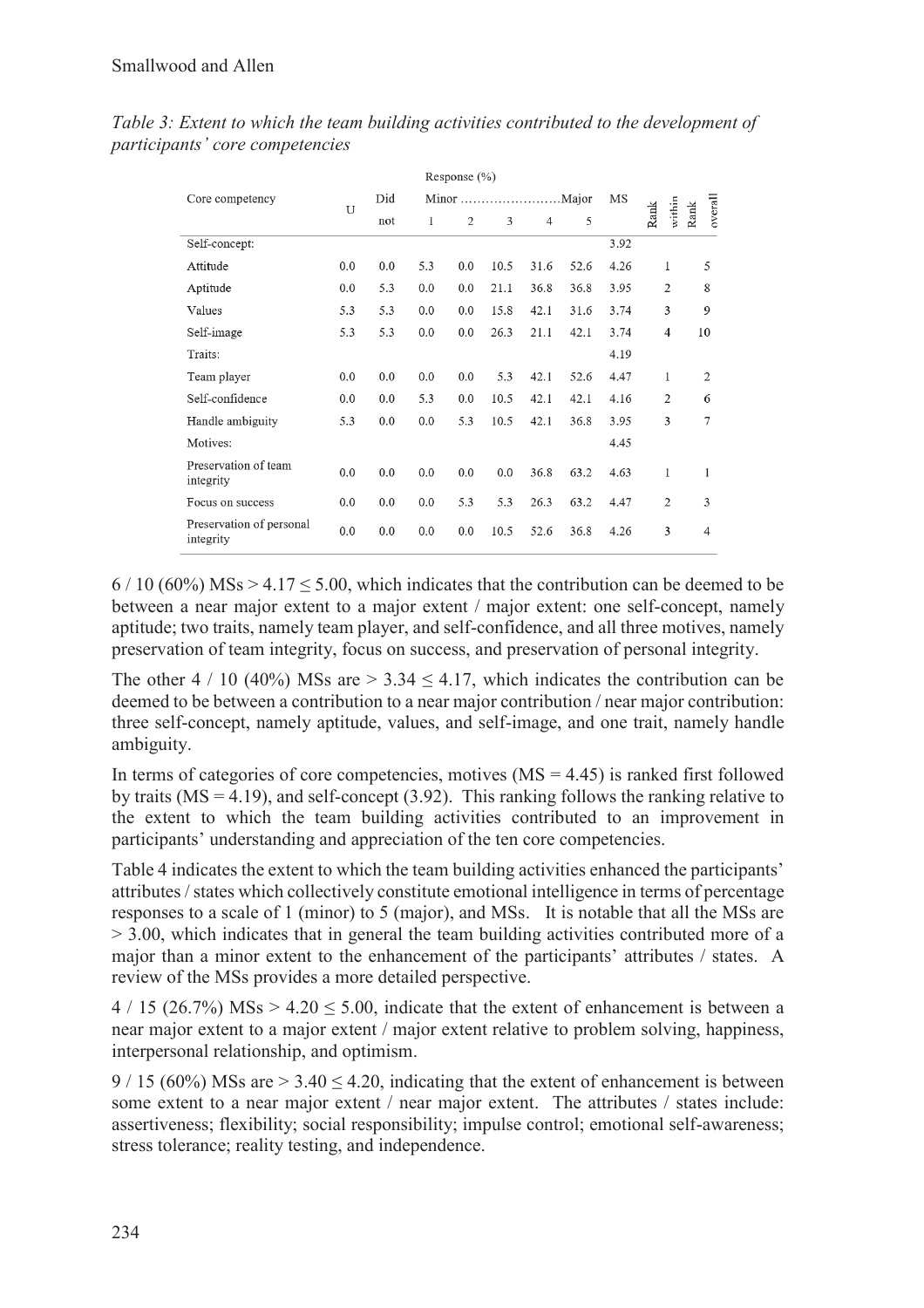| Attribute / State          |      |      |                |      |                |      | MS   | Rank |
|----------------------------|------|------|----------------|------|----------------|------|------|------|
|                            | U    | 1    | $\overline{2}$ | 3    | $\overline{4}$ | 5    |      |      |
| Problem solving            | 0.0  | 0.0  | 5.3            | 0.0  | 31.6           | 63.2 | 4.53 | 1    |
| Happiness                  | 0.0  | 0.0  | 0.0            | 10.5 | 26.3           | 63.2 | 4.53 | 2    |
| Interpersonal relationship | 0.0  | 0.0  | 0.0            | 0.0  | 52.6           | 47.4 | 4.47 | 3    |
| Optimism                   | 5.3  | 0.0  | 0.0            | 10.5 | 26.3           | 57.9 | 4.26 | 4    |
| Assertiveness              | 0.0  | 0.0  | 0.0            | 21.1 | 42.1           | 36.8 | 4.16 | 5    |
| Flexibility                | 5.3  | 0.0  | 0.0            | 15.8 | 26.3           | 52.6 | 4.16 | 6    |
| Social responsibility      | 5.3  | 0.0  | 0.0            | 21.1 | 36.8           | 36.8 | 3.95 | 7    |
| Impulse control            | 5.3  | 0.0  | 0.0            | 26.3 | 31.6           | 36.8 | 3.89 | 8    |
| Emotional self-awareness   | 0.0  | 5.3  | 5.3            | 21.1 | 42.1           | 26.3 | 3.79 | 9    |
| Stress tolerance           | 10.5 | 5.3  | 0.0            | 21.1 | 15.8           | 47.4 | 3.68 | 10   |
| Reality testing            | 10.5 | 5.3  | 0.0            | 21.1 | 31.6           | 31.6 | 3.53 | 11   |
| Independence               | 0.0  | 10.5 | 5.3            | 26.3 | 36.8           | 21.1 | 3.53 | 12   |
| Self-regard                | 5.6  | 5.6  | 0.0            | 33.3 | 38.9           | 16.7 | 3.44 | 13   |
| Empathy                    | 5.3  | 15.8 | 5.3            | 10.5 | 47.4           | 15.8 | 3.26 | 14   |
| Self-actualisation         | 15.8 | 0.0  | 10.5           | 15.8 | 42.1           | 15.8 | 3.16 | 15   |
|                            |      |      |                |      |                |      |      |      |

*Table 4: Extent to which the team building activities enhanced the participants' attributes / states* 

# **DISCUSSION**

The findings indicate that the team building activities contributed to an improvement in participants' understanding and appreciation of ten core competencies, and enhanced seventeen skills, developed the ten core competencies, and fifteen states / attributes relative to emotional intelligence.

It is notable that relative to the seventeen skills the enhancement was between a near major to major extent / major extent in the case of eleven (64.7%), which included the key skills in the form of team building, oral communicating, decision making, leadership, planning, motivating, coordinating, leading, organising, controlling, and interpersonal. This was an objective of the team building event.

Given that the performance of practitioners and students is affected by the extent to which core competencies manifest themselves, and differentiate between average and above average performance, it is notable that the contribution of the team building event to participants' understanding and appreciation of four (40%) core competencies can be deemed to be between a near major extent to a major extent / major extent, namely team player, and self-confidence, preservation of team integrity, and focus on success. Furthermore, the contribution relative to the remaining six (60%) was between a contribution to a near major contribution / near major contribution. This was an objective of the team building event, especially team player, self-confidence, and focus on success. In terms of the honours year of study the latter two are extremely important.

In terms of the extent to which the team building activities contributed to the development of participants' core competencies, in the case of six the contribution can be deemed to be between a near major extent to a major extent / major extent, namely aptitude, team player, self-confidence, preservation of team integrity, focus on success, and preservation of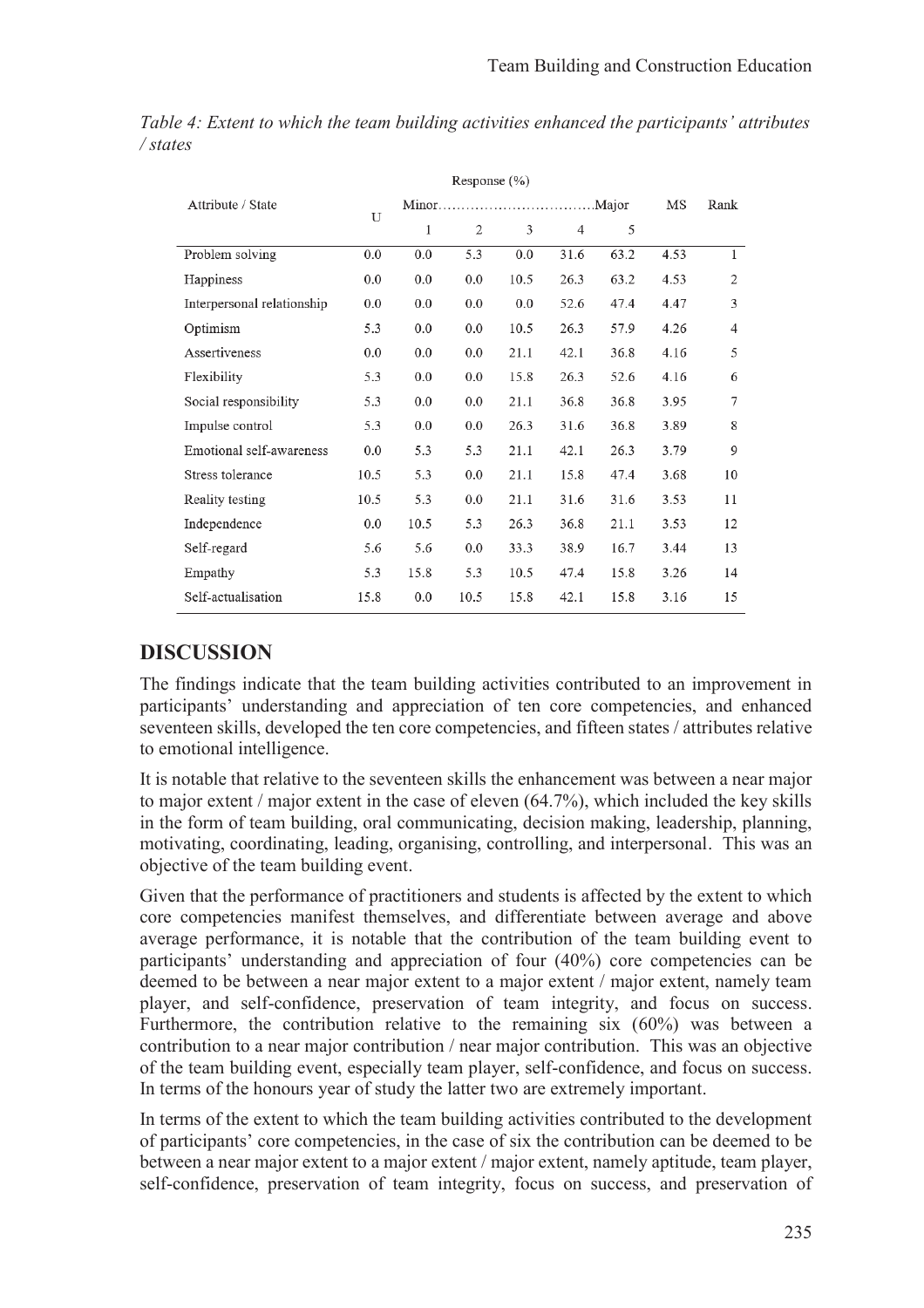personal integrity. This is in alignment with the findings in the literature, especially that of Hmelo-Silver *et al*., and the PBL approach.

In terms of the extent to which the team building activities enhanced the participants' attributes / states, which collectively constitute emotional intelligence, the extent of enhancement in the case of four  $(26.7%)$  is between a near major extent to a major extent / major extent relative to problem solving, happiness, interpersonal relationship, and optimism. Then, in the case of nine (60%) it is between some extent to a near major extent / near major extent relative to assertiveness, flexibility, social responsibility, impulse control, emotional self-awareness, stress tolerance, reality testing, and independence.

# **CONCLUSIONS AND RECOMMENDATIONS**

Decision making is an important activity of the leading function. Leadership is important, and complements management. Interpersonal skills are invaluable due to the working with people across all levels in the construction industry. Non-traditional interventions such as the team building event reported on, do impact on honours' students' skills, understanding and appreciation of the core competencies, and their actual core competencies, and attributes / states relative to emotional intelligence, which in turn should have contributed to their ability to successfully complete the honours year of study.

Furthermore, the impact should have contributed to their ability to respond during employment interviews, effectively integrate into the construction industry upon employment, and to fulfil a form of management function in the industry. Given the aim of the team building event, namely to enhance skills, core competencies, and emotional intelligence with a view to contribute to honours students' ability to successfully complete the honours year of study, the team building event can be deemed a success. It has thus been recommended that the team building event be undertaken on an annual basis, and that further potential events directed at enhancing skills, core competencies, and emotional intelligence be investigated.

### **REFERENCES**

- Arifani, Y (2016) The implementation of team-based discovery learning to improve students' ability in writing research proposal. *International Education Studies*, **9**(2) 111-119.
- Chinowsky, P and Brown, H (2004) The Development of Successful Intelligence in Construction Education. *In*: Khosrowshahi, F (Ed.), Proceedings of the 20th Annual ARCOM Conference, 1-3 September 2004, Edinburgh, UK. Association of Researchers in Construction Management, Vol. 1, 525-32.
- Confederation of British Industry (2008) *Taking Stock: CBI Education and Skills Survey* 2008. London: CBI.
- Cunliffe, A (1999) Critical Pedagogy: Reflexive dialogical practice in management learning. *The Critical Management Studies (CMS) Conference*. Available from: https://www.mngt.waikato.ac.nz/ejrot/cmsconference/papers\_mgmteduc.htm
- Fan, L (2013) Improving performance of construction projects. *Engineering, Construction and Architectural Management*, **20**(2), 195-207
- Farrow, C.B (2016) Correlating learning styles and student experience in a construction field lab. *Proceedings of the RICS COBRA 2016, Toronto.*
- Hmelo-Silver, C, Duncan, R and Chinn, C (2007) Scaffolding and achievement in problem-based and inquiry learning: A response to Kirschner, Sweller, and Clark. *Educational Psychologist*, **42**(2), 99-107.